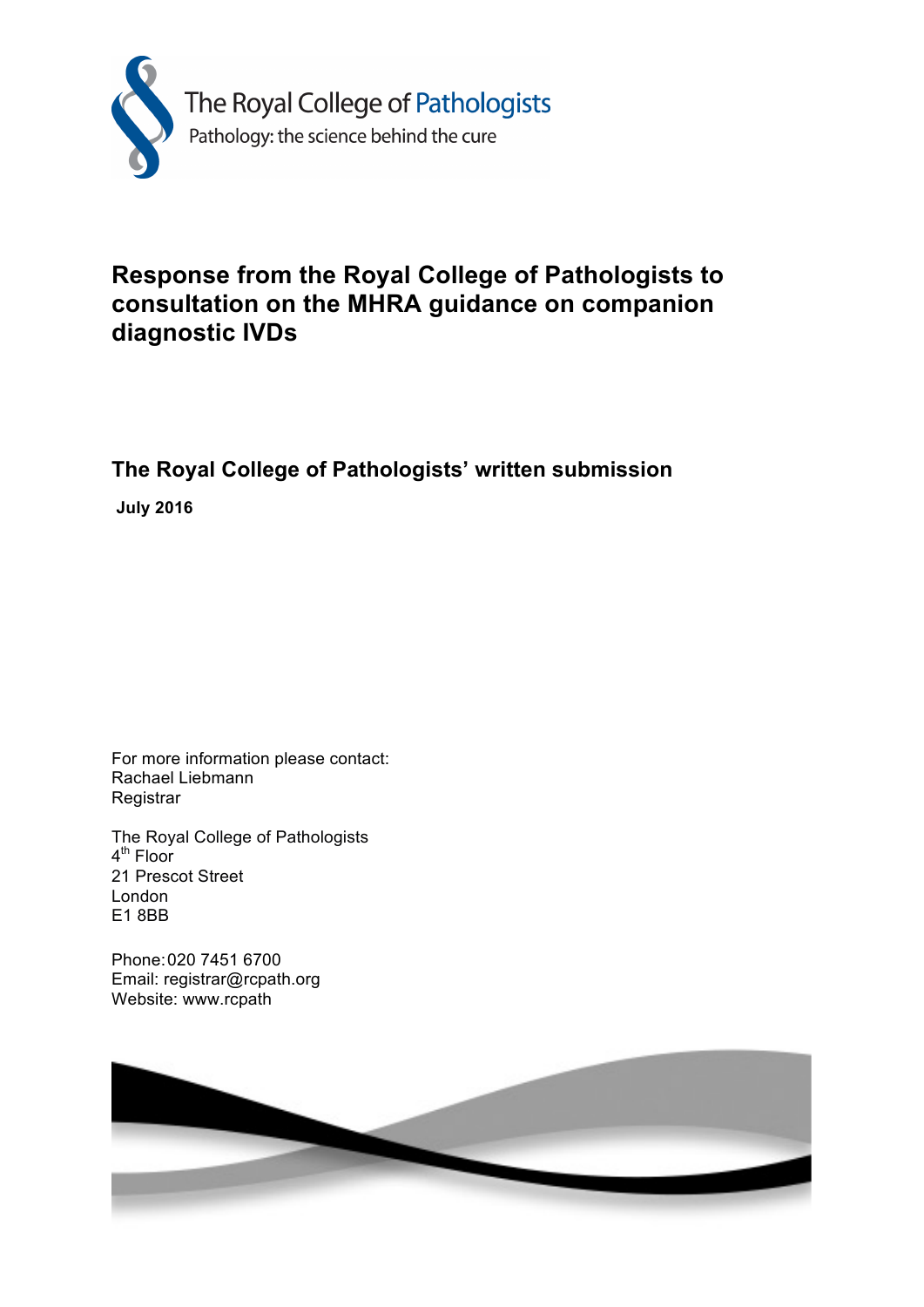## **1 About the Royal College of Pathologists**

**1.1** The Royal College of Pathologists (RCPath) is a professional membership organisation with charitable status. It is committed to setting and maintaining professional standards and to promoting excellence in the teaching and practice of pathology. Pathology is the science at the heart of modern medicine and is involved in 70 per cent of all diagnoses made within the National Health Service. The College aims to advance the science and practice of pathology, to provide public education, to promote research in pathology and to disseminate the results. We have over 10,000 members across 19 specialties working in hospital laboratories, universities and industry worldwide to diagnose, treat and prevent illness.

**1.2** The Royal College of Pathologists response reflects the position of the Royal College of Pathologists formulated by Professor Ian A Cree, Research Committee chair, with input from Prof Tim Helliwell, V-P for Learning.

## **2 CONTENTS**

**2.1** The Royal College of Pathologists welcomes the draft document which it considers to be generally very helpful and pragmatic. The comments and suggestions below are intended to make improvements for the benefits of patients and to allow greater utility of the guidance.

**2.2** The comment has been made that the statement that IVDs are currently regulated under EU Directive 98/79/EC may need to be updated given the recent UK referendum decision to leave the EU.

**2.3** In the draft Definition section it states that for the purposes of this guidance, MHRA have defined a companion diagnostic IVD as an IVD that is intended by the IVD manufacturer as essential for the safe use of a corresponding medicinal product. This is considered by the College to be an issue. For instance EGFR testing is essential to guide the use of EGFR inhibitors in lung cancer, but multiple manufacturers offer tests – so which one is essential? The RCPath would recommend removal of the role of the manufacturer in determining this, as, in the example used, the IVD is actually defined in the approval document for the drug(s) active against EGFR. In addition, the College considers the definitions of "essential" and non-essential diagnostics on page 4 are not tight enough. If essential has to be defined by the manufacturer, then there is a risk that manufacturers will try to make companion IVDs "desirable" rather than essential to avoid some of the associated regulation.

**2.4** The examples given of Imatinib (Gleevec) and Cetuximab (Erbitux) illustrate the above point since tests for both are essential for safe use of the drug, but are not defined by the IVD manufacturer. In the opinion of the RCPath the FDA definition, 'An **IVD companion diagnostic** device is an **in vitro diagnostic** device that provides information that is essential for the safe and effective use of a corresponding therapeutic product' is better.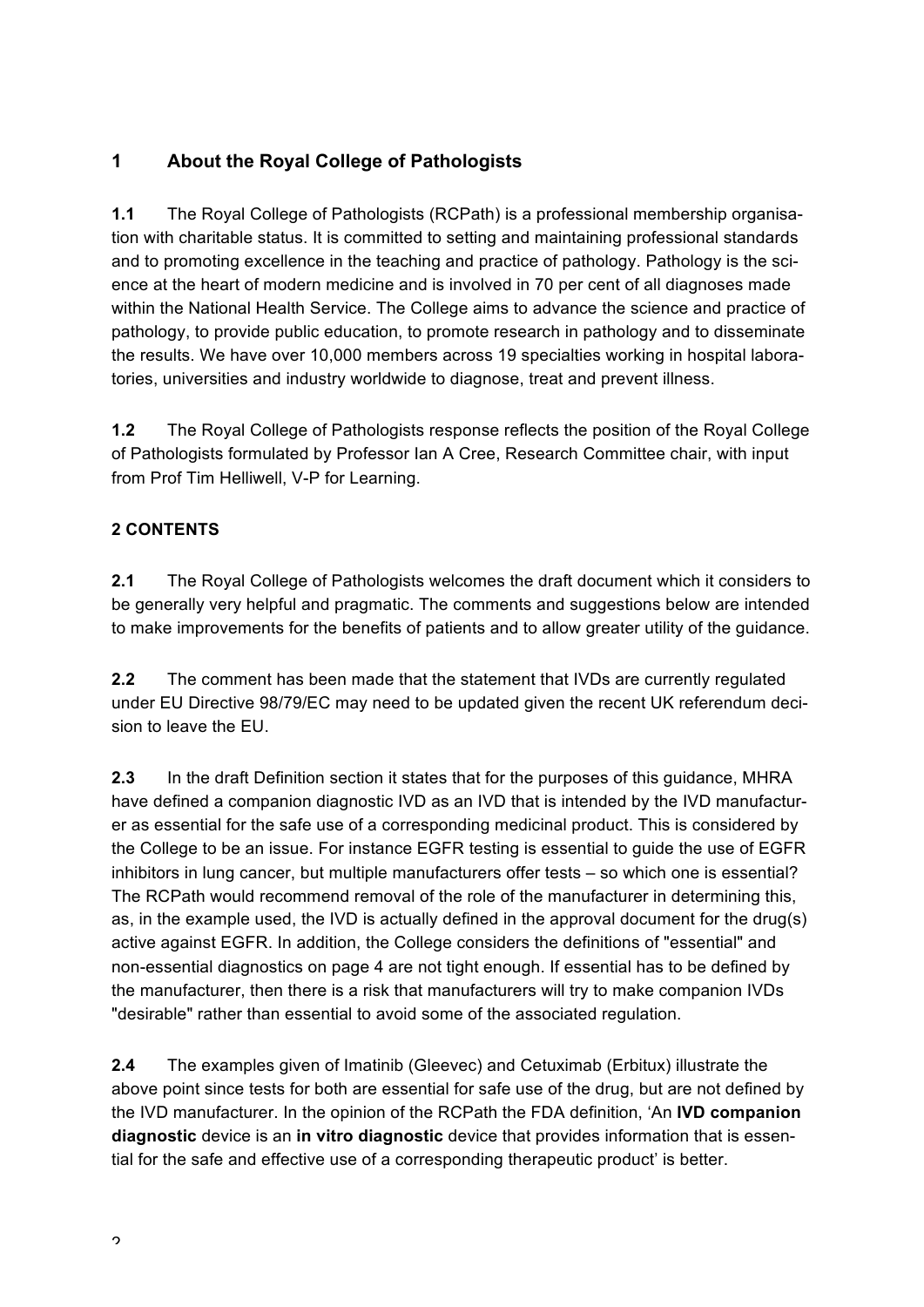**2.5** In the subsequent section on page 5 which introduces companion diagnostics, and also elsewhere in the document, the College would recommend underlining the phrase companion diagnostics to emphasise when the document is talking specifically about Companion Diagnostic IVDs.

**2.6** Regarding the statement in the section titled Product development that 'discovery would be followed by the analytical validation of the proposed companion diagnostic test, followed by clinical validation and leading on to the development of the stratified medicine' the comment has been made that in practice this usually occurs the other way around.

**2.7** An issue was raised with the statement in the section on Regulation of tests used in medicinal product development and clinical trials 'If the diagnostic device is used as an exploratory tool within the trial but not for patient allocation or randomisation eg results of the diagnostic are not used or not available during the trial then the IVD will EITHER need to be CE marked OR registered with the devices regulator as a device for performance evaluation.' Specifically, a drug trial may be performed with a RUO test that proves very efficious and/or effective. It would be unethical to repeat the trial and the RUO product would be validated within the trial fortuitously. It would then need registration, but if this had not been done there would be no way to repeat the trial and no way to obtain Companion Diagnostic IVD approval. The College would recommend including RUO in this paragraph with later registration: the IVD is not being used for patient allocation and so this is considered to be safe.

**2.8** Regarding the draft section on Medicinal product clinical trial design models the statement 'The possible designs and their potential applications are pictorially represented below' the comment was made that the diagrams are helpful and fairly comprehensive but the College would recommend inclusion of the adaptive trial design.

**2.9** In the Product information section the statement is made that 'The medicinal product information (SmPC, investigator's brochure and/or protocol) should include reference to the companion diagnostic IVD, particularly in the pivotal clinical trials. Medicinal product information should set out the intended use and performance characteristics of the companion diagnostic IVD.' However the RCPath would comment that this can result in issues. PDL1 testing using a particular antibody is mandatory for the use of PD1 inhibitors, but only some labs have the particular manufacturer's equipment. The result is a lack of testing and reduced competition between manufacturers, which could prevent another manufacturer with a better test entering the market. The College would suggest the phrase, 'Medicinal product information should set out the intended use and performance characteristics of the companion diagnostic IVD(s) applicable.'

**2.10** Similarly an issue is identified with the draft question: 'However, under the current legislations, specific direct mandated use of the device prior to use of the medicinal product is not anticipated/recommended/permitted?' The RCPath considers this to be an issue and suggests significant re-wording as the point of a companion diagnostic is that it is used before the medicinal product is prescribed.